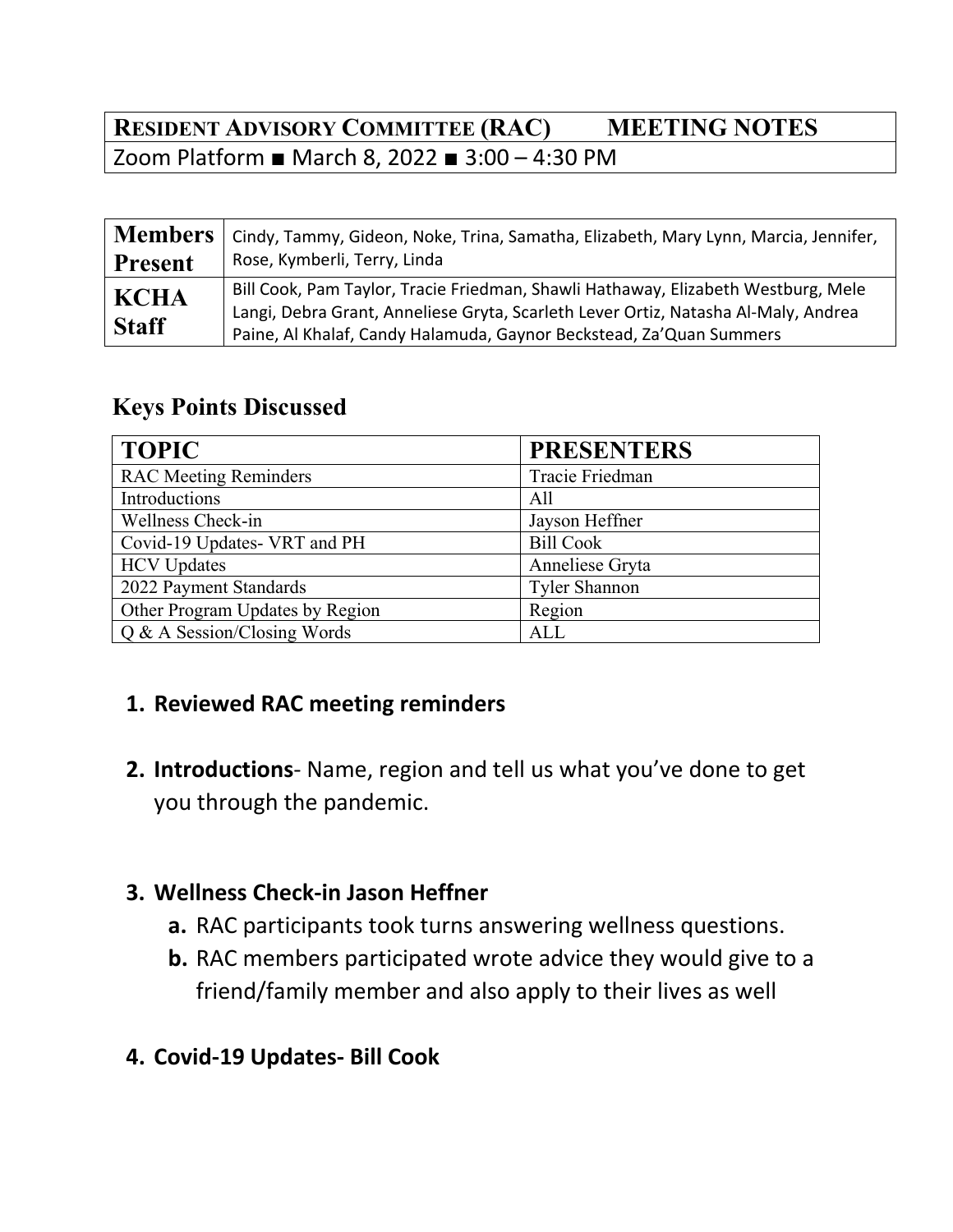- **a.** Response to Covid‐19 Mandate, out of +450 employees only 2 decided to leave. Effect on operations minimal
- **b.** 37 employees asked for an exemption
- **c.** Requiring current and new employees to be vaccinated
- **d.** Masking and other Covid‐19 protocols to continue until further notice
- **e.** Property management open for limited hours per week
- **f.** Case count from resident and employees (going down)
- **g.** Looking into Re‐opening plans for all departments

## **5. HCV UPDATE‐ Anneliese Gryta/Pam Taylor**

- **a.** Gave an overview of HCV program to Board of Commissioners, now sharing with RAC
- **b.** KCHA administering 13,600 vouchers
- **c.** Discussed various types of vouchers
- **d.** RAC participants engage in Q & A'S
- **e.** KCHA doesn't give Emergency Housing vouchers

## **6. 2022 Payment Standards‐ Tyler Shannon**

- **a.** Changes made to payment standard.
- **b.** Tyler explaining rental market is back to where it was before the pandemic
- **c.** Rental market‐ landlords averaging 7% across all six tiers (Up about \$100)
- **d.** Tier 5/6 increased the most
- **7. Regional Updates‐** In person meetings are back at sites
	- **a.** In person RAC meetings will be reevaluated after June (Tracie)
	- **b.** All region for senior sites will receive packet classes, contact resident services coordinator for more info